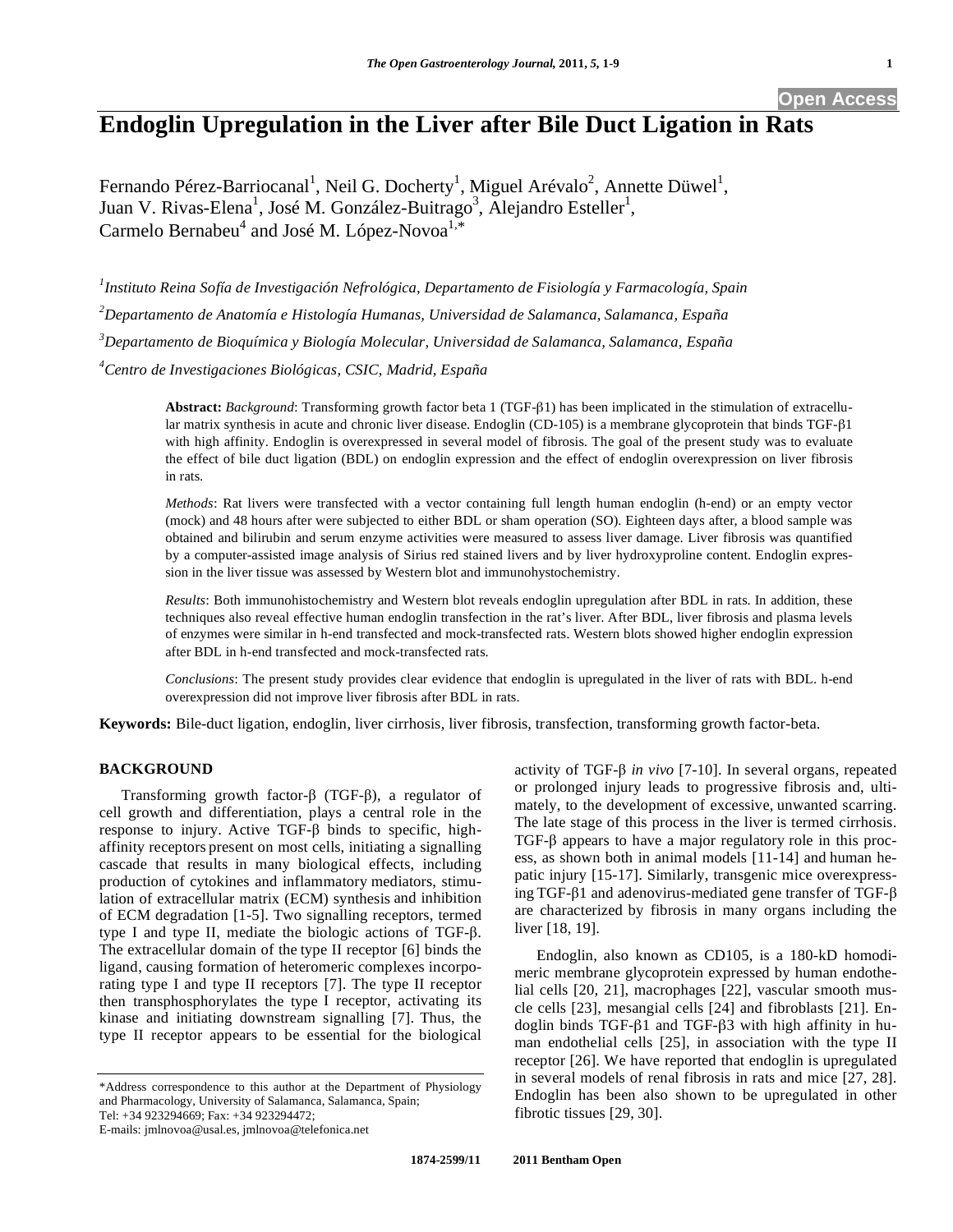Bile duct ligation (BDL) is an experimental manoeuvre that leads to liver fibrosis, a process likely to be mediated by TGF- $\beta$ 1 overexpression [31, 32]. The goal of the present study was to evaluate the effect of BDL and the subsequent liver fibrosis on endoglin expression in rats. As we have previously shown that endoglin is able to counteract the profibrotic effects of TGF- $\beta$ 1 [24], we have assessed if endoglin overexpression had a beneficial effect on liver fibrosis after BDL.

#### **METHODS**

# **Animals**

 Male Wistar rats weighing initially around 250 g born and raised in the animal facilities of the Universidad de Salamanca were used in the present study. Rats were housed in standard cages in a room controlled for daylight (12 h), temperature (20 $^{\circ}$  C) and humidity (60%) and maintained on a standard rat pellet diet. All experimental protocols were performed according to the guidelines for the ethical treatment of the animals, as specified by the European Union (86/609 and 98/81) and the Ministerio de Agricultura, Pesca y Alimentación de España.

## **Experimental Groups**

 The animals were distributed in four experimental groups. MOCK-SO: sham operated rats and transfected with transfection vehicle (n= 7). MOCK-BDL: rats with bile duct ligation and transfected with vehicle solution (n= 12). END-SO: rats subjected to a sham operation then transfected with endoglin (n= 7). END-BDL: rats with bile duct ligation and transfected with endoglin (n= 10).

## **Liver Endoglin Gene Delivery**

 The pCMV plasmid, derived from the pCMV5 vector, and containing the human pCMV promoter, a universal intron, and downstream polyadenylation signals, has been previously described [33]. The pCMV-EndoL vector, containing the human L-endoglin isoform driven by the cytomegalovirus promoter, was constructed by inserting the 2.3-kb *Eco*RI endoglin cDNA, obtained by digestion of pcEXV-EndoL, into the *Eco*RI digested pCMV vector (Invitrogen) as previously described [34]. Liver transfection with the pCMV-EndoL vector (h-end transfection) containing the human Lendoglin or the pCMV plasmid without endoglin (Mocktransfection) was performed as previously described [35]. In brief, rats were anaesthetised with 2-2-2 tribromoethanol and a small left subcostal incision was performed, the spleen was exposed and punctured with a PE-50 catheter [36]. 20 μg of plasmid (at a ratio of 1 μg of DNA/μl of TransIT polymer) in a final volume of 1 ml was slowly infused during 3-5 min.

# **Bile Duct Ligation**

 After 48 hours, rats were anaesthetised with 2-2-2 tribromoethanol and, under aseptic techniques, subjected to either bile duct ligation (BDL) and excision or sham operation (SO), as previously described [37].

 Eighteen days later rats were anaesthetized with 2-2-2 tribromoethanol. After opening the abdomen *via* a midline incision, the abdominal aorta was punctured and 5 ml of blood obtained in heparinized tubes. Plasma and cells were

separated by centrifugation in refrigerated conditions. Perfusion with saline was then performed through the abdominal aorta to remove blood from the body. A section of liver tissue was trimmed down and used for histochemical studies, hydroxyproline determinations and Western blot studies.

#### **Biochemical Analysis**

 The activities of alanine aminotransferase, aspartate aminotransferase, alkaline phosphatase (EC 3.1.3.1.) and the concentration of total bilirrubin in plasma were determined by standard auto-analyser methods on a CIBA CORNING 550 Express. Liver hydroxyproline determinations were performed as previously described by us [38].

#### **Histological Studies**

 A piece of the liver was trimmed down and fixed by immersion in 4% buffered formalin for 24 hours. After dehydration, pieces were embedded in paraffin. Sections  $3 \mu m$ thick were cut, mounted on glass slides and processed either for Masson's Trichrome or immunohistochemistry for light microscopy analyses.

 Immunohistochemistry was performed on buffered formalin fixed, paraffin-embedded tissues. Briefly,  $3 \mu m$  sections were deparaffined in xylene and rehydrated in graded ethanol before staining with the peroxidase-anti peroxidase method. Endogenous peroxidase was blocked by incubation in 3% hydrogen peroxide.

For the detection of endoglin, a monoclonal mouse antihuman CD105, clone SN6h (1:400 dilution, 1 hour; DAKO CA, USA) was used. Following washes in PBS, the sections were sequentially incubated with the DAKO LSAB+HRP 2 system and finally 3,3'-diaminobenzidine (DAB) was used as chromogen.

For TGF- $\beta$ 1 a polyclonal rabbit anti-human antiserum (1:50 dilution, 1 hour; Sta. Cruz Biotechnology, Ca, USA) was used. The sections were then rinsed in PBS and the avidin-biotin-complex immunoperoxidase method (rabbit ABC Staining System, Santa Cruz Biotechnology, CA, USA) that uses 3,3'-diaminobenzidine as a substrate were used.

 Slides from both techniques were counterstained with hematoxylin, washed in water, dehydrated and mounted with a coverslip using Tissue-Tek (Miles Inc. IN, USA). Negative controls were prepared without primary antibody.

Morphometric studies were performed on  $5 \mu m$  sections by means of a computer-based image analysis system. In brief, sections were stained with Sirius red. Images were captured by a high-resolution videocamera (SONY ccd-iris) connected to a light microscope (Leitz Laborlux S) trough a green optical filter (IF 550), using the 20x objective. The evaluation and image analysis procedures were performed with specific software developed on the Visilog 4.1 image analyses program (Fibrosis HR. Master Diagnostica. Granada. Spain) whose application to assess liver fibrosis has been previously described by us [38]. A total of 15 images of each liver slide were captured and processed. For bile ductligated groups, two sets of images were captured and analyzed separately: one of periportal and septal areas and another of parenchymal areas. For each image, the values of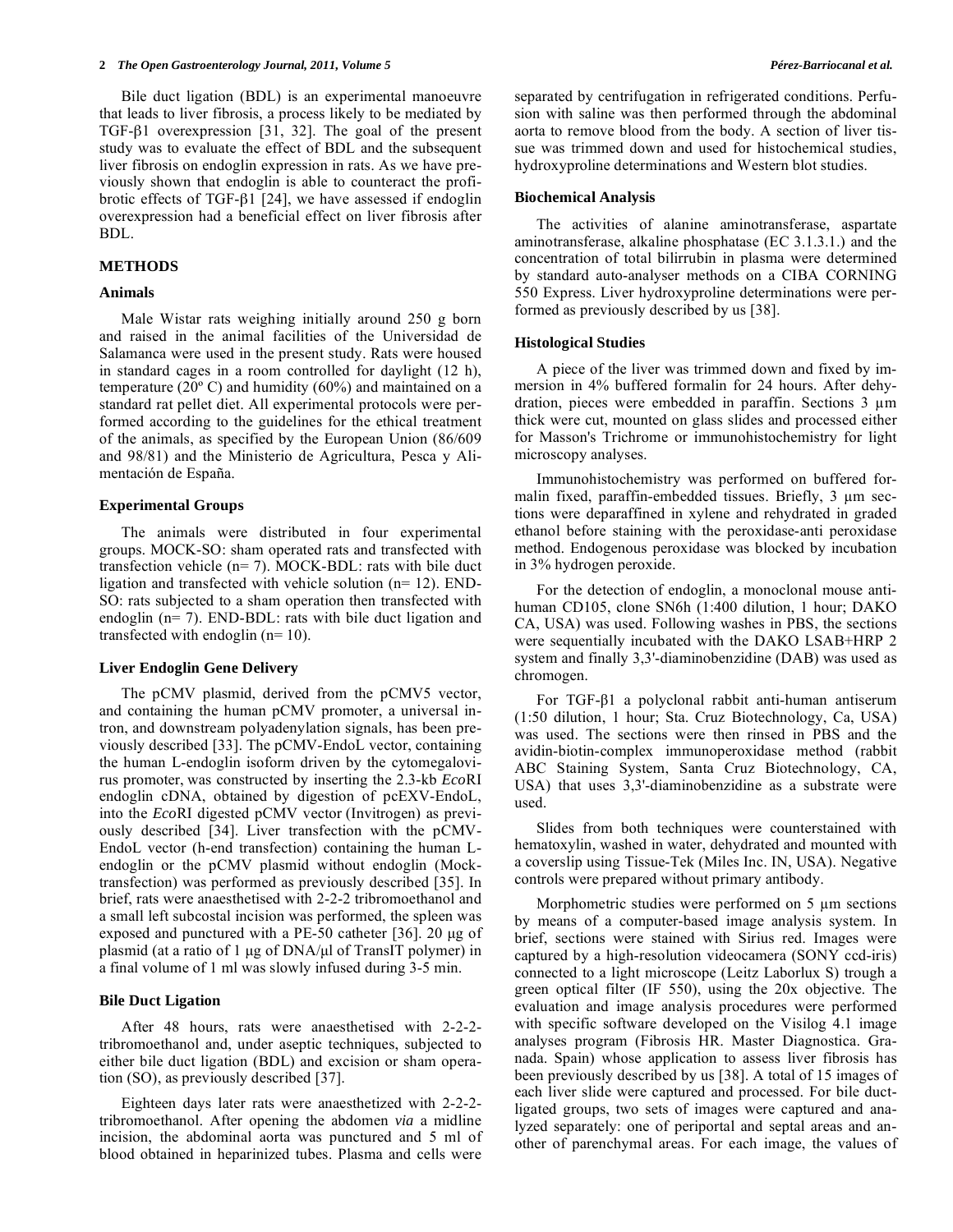fibrosis area were obtained in  $\mu$ m<sup>2</sup> from the morphometric analysis. These values, saved in data ASCII files conveniently labeled, can be exported to any statistical analysis program and calculate several parameters that can express the degree of liver fibrosis in an objective and quantitative way.

 Because hepatic fibrosis is a focal phenomenon and because it is possible to observe fields with markedly different degrees of lesion, the results of the image analysis study were expressed as frequency distribution diagrams in order to give more information on data dispersion.

# **Western Blot**

 Hepatic cell membranes were obtained by differential centrifugation of homogenized powdered tissue. The protein content was determined by a commercially available variant of the Lowry method (Bio-Rad) using BSA as standard. Protein samples were separated by 10% SDS–polyacrylamide gel electrophoresis and transferred to PVDF membrane (Pall-Gelman). Membranes were blocked with blocking buffer and incubated for 90 minutes with three different mouse anti-human endoglin monoclonal anti-bodies: P3D1, that reacts with the N-terminal region of 204 amino acids encoded by exons 1 to 5 [39]. P4A4 that binds to a region of 54 amino acids encoded mostly by exon 7 [39] and TEA1/62.2 [40]. Membranes were washed, incubated for 30 minutes in standard buffer containing horseradish peroxidase–labeled goat anti-mouse IgG (Bio-Rad Laboratories) diluted 1:20000 and washed extensively. The presence of human endoglin dimers, with a characteristic band of 180 kDa, was detected using a chemiluminescence assay (ECL detection reagents, Amersham) and recorded on an x-ray film. As a load control we have used tubulin and  $\alpha$ -actin. However, both proteins increased after BDL. Thus, we have chosen to carefully load the same amount of proteins per lane. Intensity of the bands in the film were quantified by densitometry using Scion Image software (Scion Corporation, Frederick, Maryland USA).

# **Statistical Analysis**

 One-way analysis of variance was performed using the NCSS program (V 6.0.10). Values from data with a normal distribution were expressed as mean ±EEM with the Scheffe´s correction test employed for multiple comparison. For data not conforming to a normal distribution, values were expressed as median and the Kruskal-Wallis Z value test was used for multiple comparison. P<0.05 or Z>1.96 were considered statistically significant.

# **RESULTS**

 Data on body weight, liver weight and survival is shown in Table **1**. Body weight increase was higher in non-ligated  $(MOCK-SO = 91$  g;  $END-SO = 95$  g) than in bile duct ligated rats (MOCK-BDL = 71 g; END-BDL = 61 g). Liver weight and hepatosomatic ratio was higher in ligated than in non-ligated rats. BDL rats had a lower survival than shamoperated rats.

# **Effect of BDL on Endoglin Expression**

 No endoglin expression in the liver was detectable in MOCK-SO animals by immunohistochemistry using the SN6h anti-human endoglin antibody (Fig. **1A**). After BDL (MOCK-BDL rats), endoglin is clearly expressed in nonparenchymal cells. In addition, a clear expression was also observed in fibrosed areas around areas of ductular proliferation (Fig. **1C**).

 Fig. (**2A**) shows a representative western blot performed in liver extracts from MOCK-SO and MOCK-BDL rats, and revealed with the P4A4 anti-endoglin antibody, that recognize both human and rat endoglin. Fig. (**2B**) shows the quantification (in arbitrary units, and corrected by tubulin content of 8 samples per group) in two different blots. We can observe that MOCK-BDL rats had higher endoglin liver content than MOCK-transfected rats. Similar results were obtained by using other two different anti-endoglin antibodies, P3D1 and TEA (data not shown).

## **Efficiency of Endoglin Transfection**

 While in MOCK-SO rats endoglin expression by immunohistochemistry was almost undetectable by immunohistochemistry using the SN6h anti-human endoglin antibody (Fig. **1A** and insert), rats transfected with human endoglin (END-SO) showed a diffuse expression of endoglin in the liver, mainly in sinusoid endothelial cells (Fig. **1B** and insert). The endoglin expression in END-BDL animals (Fig. **1D**) was higher than the expression in MOCK-BDL rats (Fig. **1C**). In both groups, endoglin expression was strongly detected in sinusoid endothelial cells and in conserved and altered hepatocyte plates.

 Western blots studies using the P4A4 antibody also reveals that endoglin expression was higher in END-SO than in MOCK-SO group (Fig. **3**). Furthermore, endoglin content was higher in the END-BDL than in MOCK-BDL group (Fig. **3**). Similar results were obtained by using other two different anti-endoglin antibodies, P3D1 and TEA (data not shown).

**Table 1. Evolution of Body Weight (BL: before Bile Duct Ligation; AL: after Bile Duct Ligation), Liver Weight and Hepatosomatic Ratio (H.R.) at the end of the Experiment and Survival in Bile Duct Ligated and non Ligated Rats** 

|          | <b>Body Weight</b> |                      | Liver Weight           | H.R.                           | <b>Survival</b> |
|----------|--------------------|----------------------|------------------------|--------------------------------|-----------------|
|          | BL                 | AL                   |                        |                                |                 |
| MOCK-SO  | $241 \pm 10$       | $332 \pm 12^a$       | $12.7 \pm 0.7$         | $0.038 \pm 0.001$              | 100%            |
| MOCK-BDL | $250 \pm 8$        | $321 \pm 8^a$        | $17.4 \pm 1.1^{\rm b}$ | $0.054 \pm 0.004^b$            | 59%             |
| END-SO   | $234\pm2$          | $329 \pm 6^{\circ}$  | $12.4 \pm 0.4$         | $0.037 \pm 0.001$              | 100%            |
| END-BDL  | $238 \pm 11$       | $299 \pm 20^{\circ}$ | $17.5 \pm 1.2^b$       | $0,058 \pm 0,008$ <sup>b</sup> | 50%             |

Values are means  $\pm$  EEM. Statistical significance:  $a$ :  $p$ <0.05 vs BL;  $b$ :  $p$ <0.05 vs SO.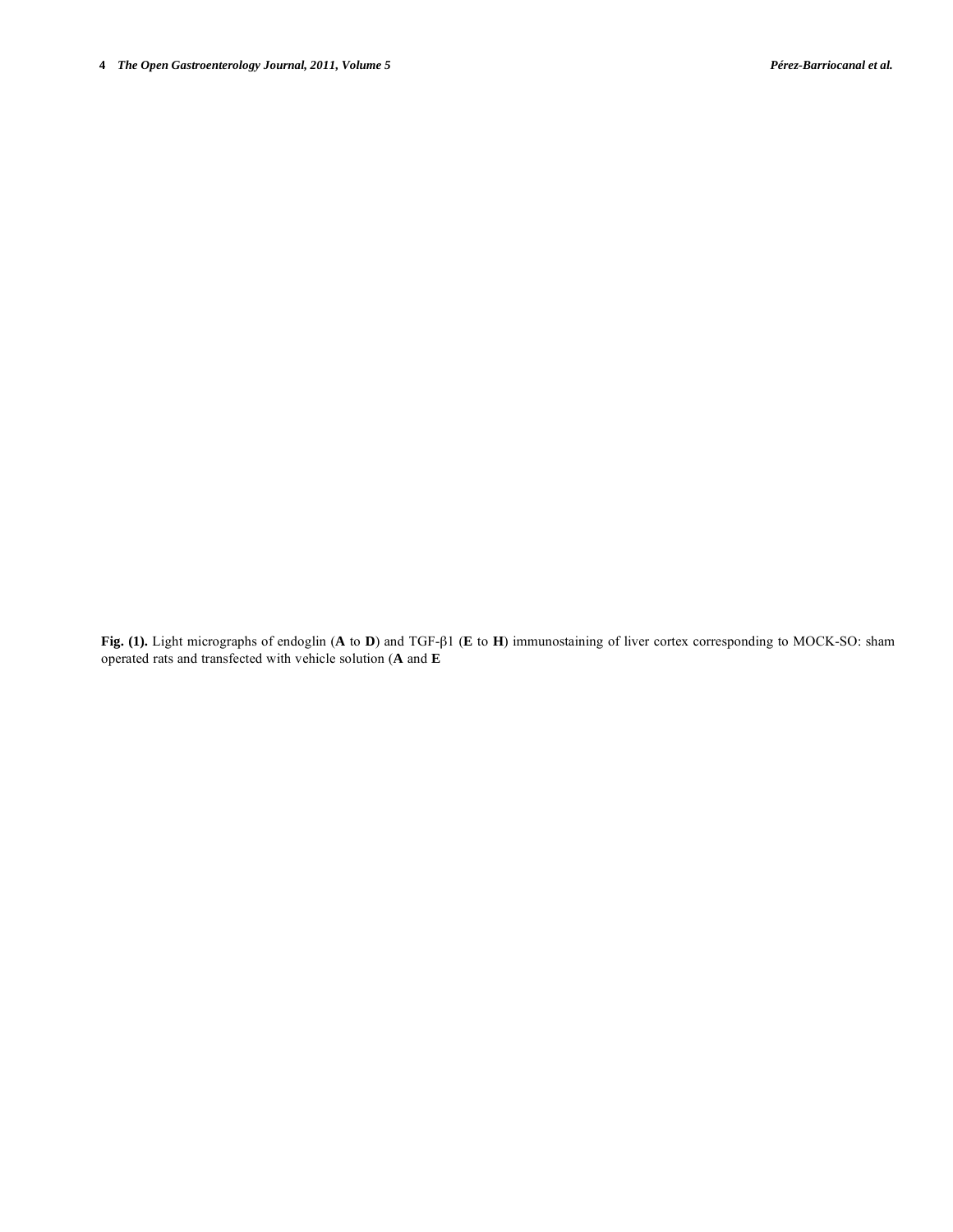

**Fig. (3).** (**A**). Representative Western blot analysis of endoglin in livers from the different groups. (**B**). Bar graphs showing the quantification (mean ± standard error of the mean) of optical densities of 8 samples per group in two different gels, corrected by tubulin expression. Abbreviations: MOCK-SO: sham operated rats transfected with vehicle solution. END-SO: rats subjected to a sham operation then transfected with endoglin. MOCK-BDL: rats with bile duct ligation transfected with vehicle solution. END-BDL: rats with bile duct ligation transfected with endoglin.  $* p < 0.05$  vs MOCK-SO;  $# p < 0.05$  vs END-SO.

**MOCK-SO MOCK-BDL END-SO END-BDL**

#### **Effect of Endoglin Transfection in Liver Fibrosis**

 Liver damage was evaluated by measuring plasma concentration of total bilirubin, alkaline phosphatase, aspartate aminotransferase, and alanine aminotransferase (Fig. **4**). No significant differences were observed between END-SO and MOCK-SO groups in plasma concentration of total bilirubin, alkaline phosphatase, aspartate aminotransferase and alanine aminotransferase. Bile duct ligation increased serum bilirubin concentration and the levels of enzyme activities but there were not significant differences between MOCK-BDL and END-BDL groups.

**0**

In MOCK-SO and END-SO, TGF- $\beta$ 1 is expressed in portal extracellular spaces and a tiny expression is detected around sinusoids (Fig. **1E** and **1F**). In MOCK-BDL group,  $TGF-\beta$  staining was observed in the same places and is extended to fibrotic areas around ducts newly formed (Fig. **1G**). END-BDL rats showed a TGF- $\beta$ 1 staining distribution quite similar to that expressed in mock animals, but in this case it is possible to see TGF- $\beta$ 1 around hepatocyte plates, mainly were ductular metaplasia is observed (Fig. **1H**).

 Liver fibrosis has been assessed by different approaches: conventional histological staining, computer assisted image analysis and hydroxyproline content. Light microscopy analysis of slides stained either with hematoxylin and eosin and Masson's trichrome showed that livers from MOCK-SO had a normal pattern with no evident alterations (Fig. **5A**). No alterations in liver structures were observed in END-SO animals (Fig. **5C**). Animals from MOCK-BDL group showed proliferation of portal and periportal biliary ductules. In these areas the ducts newly formed had dilated lumens and irregular epitheliums with peripheral intense fibrosis (Fig. **5B**). Similar structural changes were observed in END-BDL group (Fig. **5D**). However in these animals the loss of plate structure and the diffused hepatocyte, ductular metaplasia with fibrosis were more severe.

 Fig. (**6A**) showed the computer assisted image analysis of Sirius red staining. It is observed that rats subjected to BDL had a markedly increased in fibrotic areas as compared with non-ligated animals, but no significant differences were observed when compared END-BDL-S and MOCK-BDL-S groups between them. No differences are seen when compared MOCK-SO and END-SO, however if compare MOCK-SO and parenchymal zones of ligated animals (MOCK-BDL-P and END-BDL-P) differences are detected. END-SO group has no differences with END-BDL-P group, however, a significant difference is observed when compared with MOCK-BDL-P.

 To evaluate the amount of collagen present in liver tissue in a quantitative manner, the hydroxyproline content measured in END-BDL rats was 3.6 higher than in END-SO animals. The hydroxyproline content in MOCK-BDL rats was 3.2-fold higher than in MOCK-SO group (Fig. **6B**).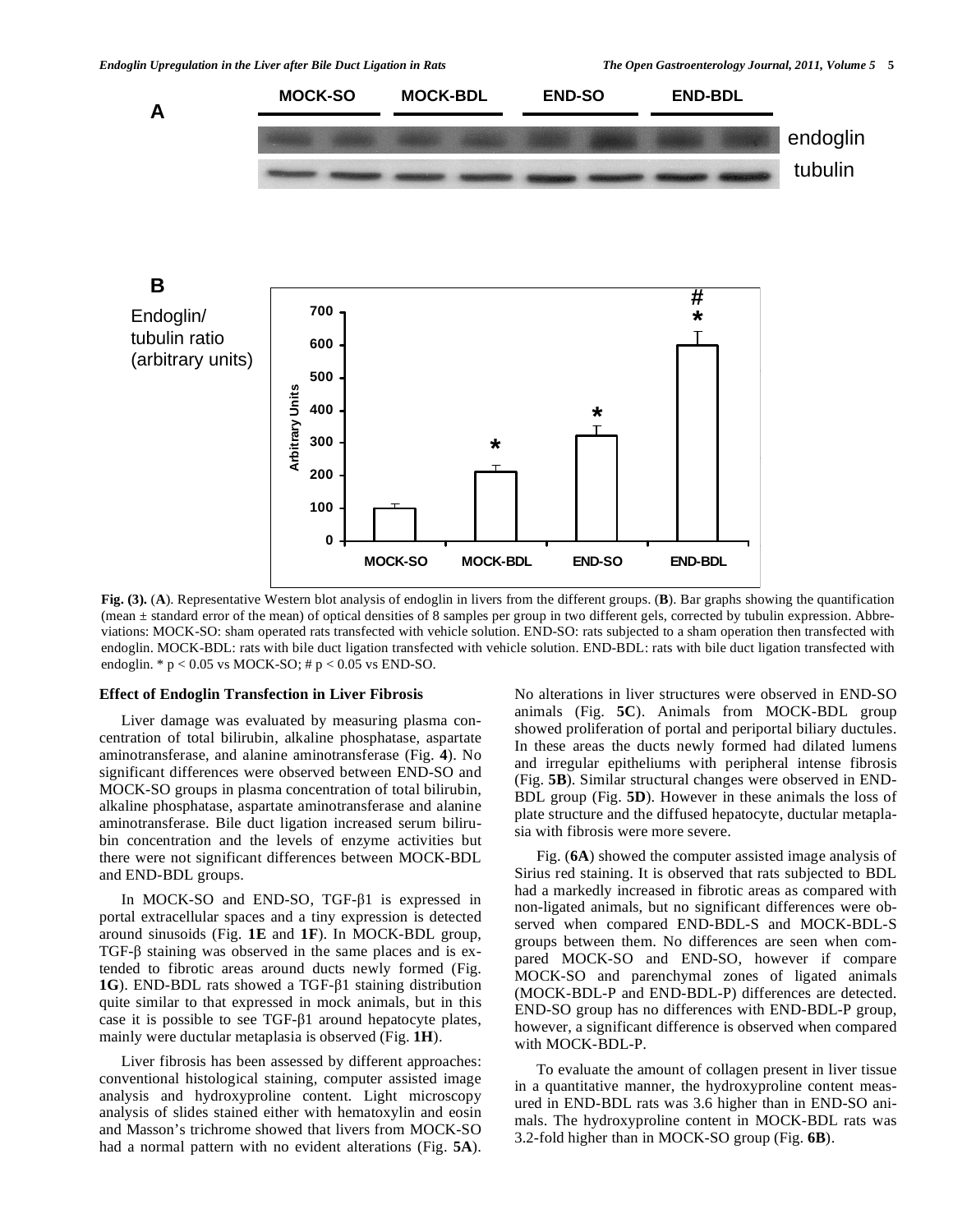

**Fig. (4).** Plasma levels of total bilirubin and liver enzymes activities. Groups are MOCK-SO: sham operated rats and transfected with vehicle solution ( $n= 7$ ). MOCK-BDL: rats with bile duct ligation and transfected with vehicle solution ( $n= 12$ ). END-SO: rats subjected to a sham operation then transfected with endoglin  $(n= 7)$ . END-BDL: rats with bile duct ligation and transfected with endoglin  $(n= 10)$ . ALP (alkaline phosphatase), ALT (alanine aminotransferase) and AST (aspartate aminotransferase). Values are means  $\pm$  SEM. \*p<0.05 vs MOCK-SO rats, #p<0.05 vs END-SO rats.



Fig. (5). Light microscopy photomicrographs showing representative images of liver slices stained with Masson's trichrome corresponding to MOCK-SO: sham operated rats and transfected with vehicle solution (**A**). END-SO: rats subjected to a sham operation and transfected with endoglin (**B**). MOCK-BDL: rats with bile duct ligation transfected with vehicle solution (**C**). END-BDL: rats with bile duct ligation transfected with endoglin (**D**). Bar is 100 μm.

#### **DISCUSSION**

 Experimental bile duct ligation (BDL) serves as an excellent model of hepatic fibrosis. In our study, the amount of collagen in liver parenchyma, quantified by liver hydroxyproline concentrations, was increased eighteen days after obstruction. Serum bilirubin and liver enzymes were

also significantly increased. These results are similar to those previously reported for the same model and experimental period [41, 42]. The increase in body weight was in the range previously described by others authors [42-44], and could be related to the marked elevation in liver weight, as indicated by the hepatosomatic ratio. Both collagen accumu-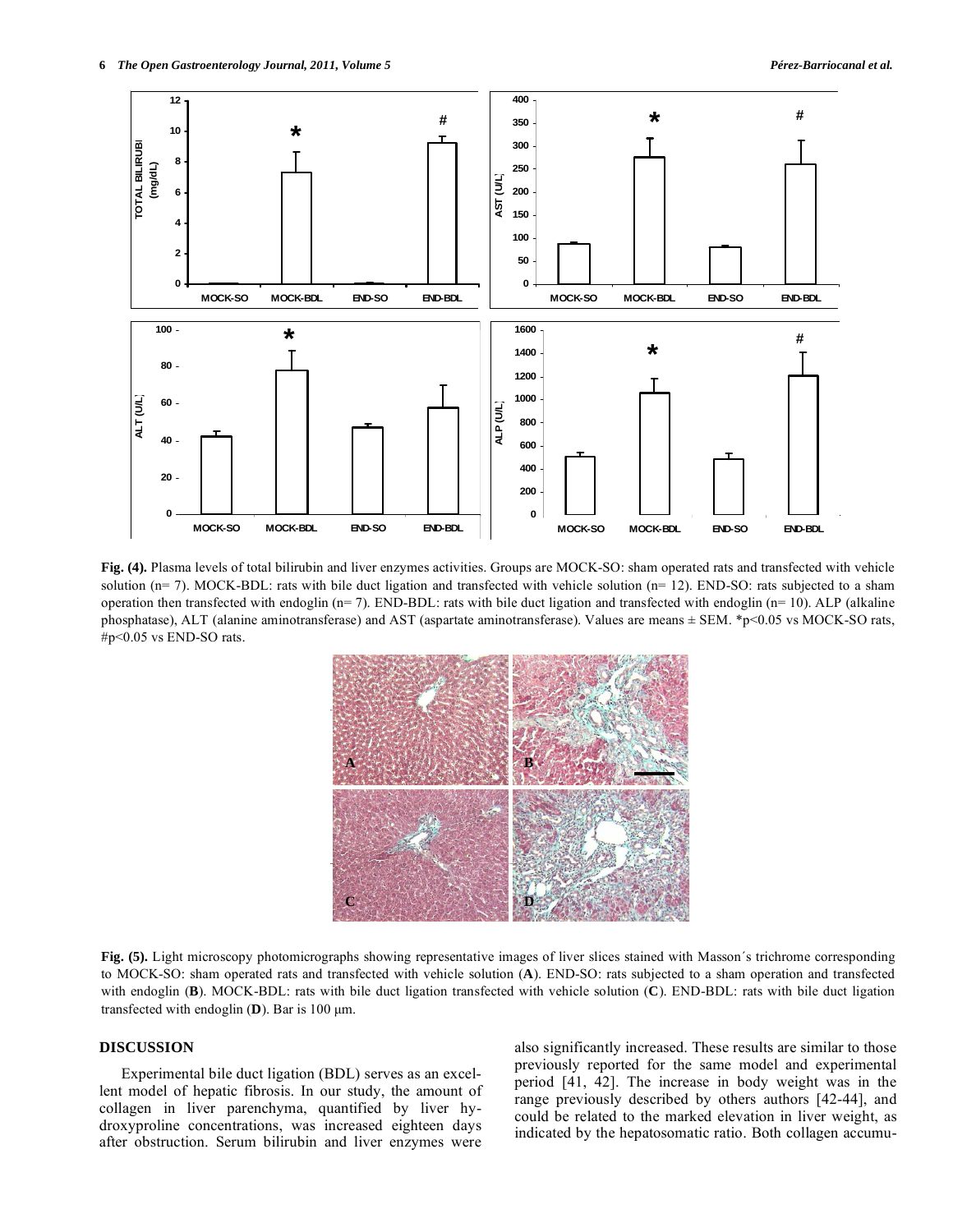

**Fig. (6).** (**A**) Morphometrical quantification of liver fibrosis in the septum (S) and parenchyma (P). (**B**) Hydroxyproline content in the liver of the different experimental groups. Abbreviations: MOCK-SO: sham operated rat transfected with vehicle solution. MOCK-BDL: rats with bile duct ligation and transfected with vehicle solution. END-SO: rats subjected to a sham operation then transfected with endoglin. END-BDL: rats with bile duct ligation and transfected with endoglin. Data are means  $\pm$  SEM. \*p<0.05 vs MOCK-SO. #p<0.05 vs END-SO.

lation and bile duct proliferation would thus contribute to changes in liver weight.

 This study also detected a marked increase in hepatic endoglin expression after BDL. These results agree with previous studies reporting endoglin overexpression in animal models of organ fibrosis [27, 28]. After BDL, endoglin is clearly expressed in non-parenchymal cells. In addition, a clear expression was also observed in fibrosed areas around areas of ductular proliferation. These data agree with the observation of Medina *et al.*, [45] who have observed in biopsies from patients with primary biliary cirrhosis that endoglin was expressed in sinusoidal endothelial cells, particularly in periportal areas, in association with the inflammatory infiltrates.

 The mechanism responsible for the increase in endoglin expression is not clear but could be related to  $TGF- $\beta$ 1 over$ expression. Animal models of experimental liver fibrosis, such as carbon tetrachloride-induced fibrosis [46], bile duct ligation [31] or schistosomiasis infection [11] have reported increased concentrations of  $TGF- $\beta$ 1 very early in the course$ of fibrogenesis in these animal models. TGF- $\beta$ 1-induced endoglin expression has been shown in cultured human monocytes and in the U-937 monocyte line [47], and in cultured mesangial cells [24]. Whereas mesangial cell is major profibrogenic cell in the kidney, hepatic stellate cells is the

most profibrogenic cell type in the liver, and endoglin has been reported to be present in hepatic stellate cells, which are a target for TGF- $\beta$ 1 [48]. Thus, it could be suggested that increased endoglin expression in livers with BDL may occur as a consequence of the increase in  $TGF- $\beta$ 1. However, in our$ study, we detect endoglin mainly in endothelial cells that are the cells with the higher endoglin content, and also respond to TGF- $\beta$ 1 increasing endoglin expression [49].

 About the role of increased endoglin expression in liver fibrosis, previous studies have obtained preliminary evidence that endoglin overexpression can reduce the effects of TGF-  $\beta$ 1 on extracellular matrix synthesis and cell proliferation [34, 47, 50]. Thus, one might expect that the increased expression of endoglin by liver tissue would contribute to a reduction in the amount of TGF- $\beta$ 1-induced ECM production. Thus, to test this hypothesis, the next purpose of our study has been to assess the effect of endoglin overexpression in the liver on BDL-induced liver fibrosis. For this purpose we have performed specific liver transfection as previously described by us [35] with a plasmid containing fulllength human endoglin (h-end) cDNA. The effectiveness of endoglin transfection has been assessed by either Western blot or inmunohistochemistry. Western blot using several antibodies against different epitopes of the molecule, demonstrated that endoglin expression was higher in h-end- than in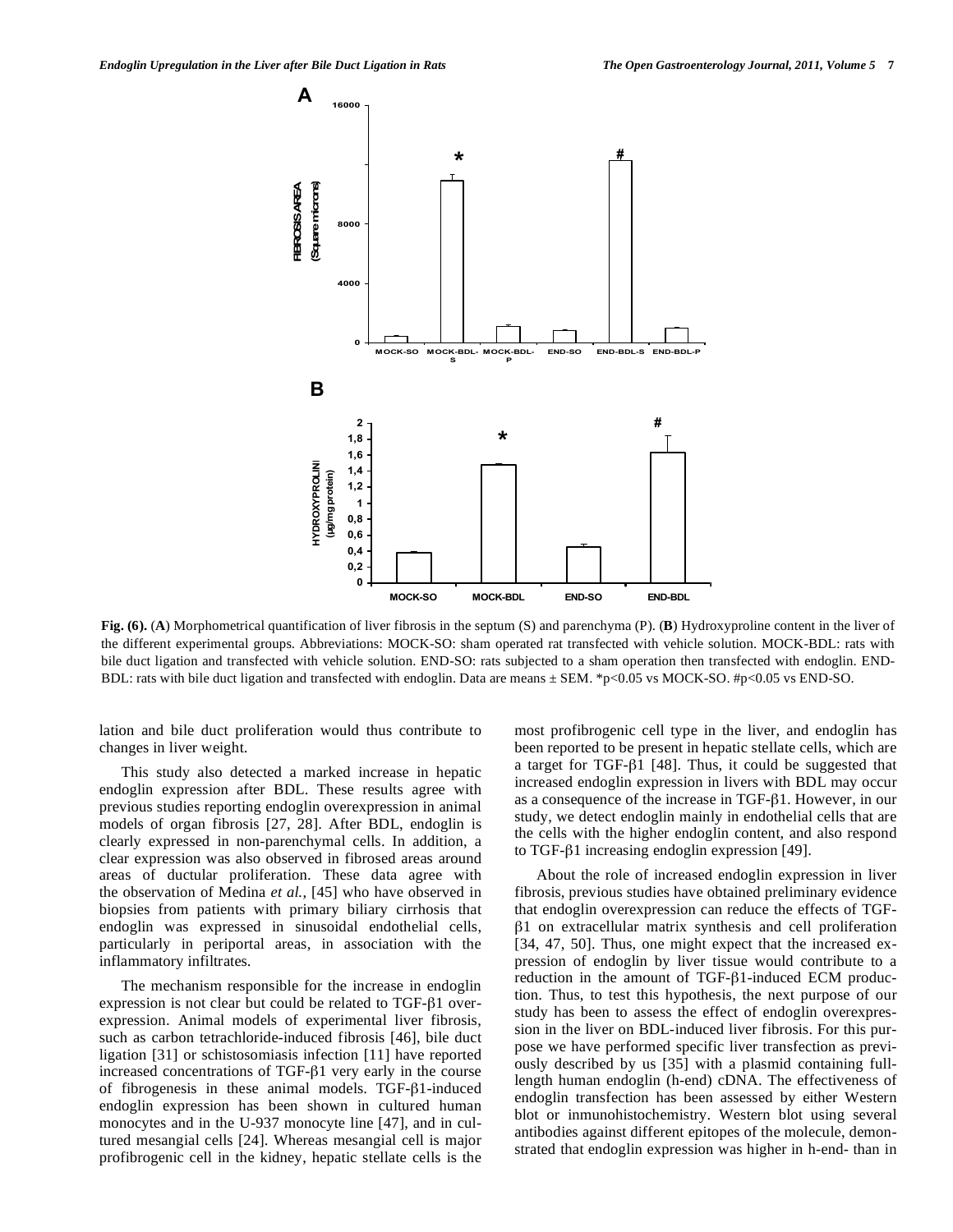mock-transfected rats. Inmunohistochemistry using an antihuman endoglin antibody revealed almost no stain in mocktransfected. In h-end transfected rats, inmunohistochemistry revealed the presence of endoglin in the sinusoidal endothelial cells, thus demonstrating the efficacy of the transfection method.

 However, our results demonstrate that an increased endoglin expression do not imply an improvement neither in liver function nor in liver fibrosis after BDL, when compared with mock-transfected rats. In other experimental model of organ fibrosis such as unilateral ureteral obstruction [27] results shown that the absolute level of endoglin is not critical for the renal fibrosis process. This negative result might be explained by the fact that endoglin and TGF- $\beta$ 1 protein and receptors are not coexpressed in the same cell type. Roulot *et al.*, [32] show a dissociation of the antiproliferative and profibrogenic effects of TGF- $\beta$ 1 that may be determined at the level of the receptor. The TGF- $\beta$ 1 type II receptor is down-regulated during liver fibrosis, likely as a direct consequence of increased TGF- $\beta$ 1 release. Growth-inhibitory effects of TGF- $\beta$ 1 are reduced commensurately, but profibrogenic effects are maintained. This uncoupling of the effects of TGF- $\beta$ 1 probably reflects quantitative changes in TGF- $\beta$ 1 receptor signaling. The down-regulation of the T $\beta$ RII in smooth muscle cells derived from human atherosclerotic lesions is associated with loss of an antiproliferative response to TGF- $\beta$ 1 but an overproduction of ECM components [51].

 In conclusion, our results shown that BDL induces endoglin overexpression in rat liver. In addition, the specific liver overexpression of endoglin induced by human endoglin overexpression has not beneficial effects on liver fibrosis induced by BDL in rats.

#### **ACKNOWLEDGEMENTS**

 This study was supported by grants from Junta de Castilla y León (SA030/02 to F.P.B.) and Comisión Interministerial de Ciencia y Tecnología (CICYT grant SAFT-95- 0533 to J.M.L.-N.). The authors wish to thank Dr. F. Sanchez-Madrid (Hospital de la Princesa, Madrid, Spain) for the gift of TEA antibody, and Mrs. Angustias Pérez for histology and immunohistochemical technical assistance.

#### **REFERENCES**

- [1] Roberts AB, Sporn MB, Assoian RK, *et al.* Transforming growth factor type beta: rapid induction of fibrosis and angiogenesis *in vivo* and stimulation of collagen formation *in vitro*. Proc Natl Acad Sci USA 1986; 83: 4167-71.
- [2] Ignotz RA, Massague J. Transforming growth factor-beta stimulates the expression of fibronectin and collagen and their incorporation into the extracellular matrix. J Biol Chem 1986; 261: 4337-45.
- [3] Balza E, Borsi L, Allemanni G, Zardi L. Transforming growth factor beta regulates the levels of different fibronectin isoforms in normal human cultured fibroblasts. FEBS Lett 1988; 228: 42-4.
- [4] Edwards DR, Murphy G, Reynolds JJ, *et al.* Transforming growth factor beta modulates the expression of collagenase and metalloproteinasee inhibitor. EMBO J 1987; 6: 1899-904.
- [5] Laiho M, Saksela O, Keski-Oja J. Transforming growth factor-beta induction of type-1 plasminogen activator inhibitor. Pericelullar deposition and sensitivity to exogenous urokinase. J Biol Chem 1987; 262: 17467-74.
- [6] Lin HY, Moustakas A, Knaus P. The soluble exoplasmic domain of the type II transforming growth factor (TGF)-beta receptor. A

heterogeneously glycosylated protein with high affinity and selectivity for TGF-beta ligands. J Biol Chem 1995; 270: 2747-54.

- [7] Wrana JL, Attisano L, Carcamo J, *et al.* TGF beta signals through a heteromeric protein kinase receptor complex. Cell 1992; 71: 1003- 14.
- [8] Inagaki M, Moustakas A, Lin HY, Lodish HF, Carr BI. Growth inhibition by transforming growth factor beta (TGF-beta) type I is restored in TGF-beta-resistant hepatoma cells after expression of TGF-beta receptor type II cDNA. Proc Natl Acad Sci USA 1993; 90: 5359-63.
- [9] Bhushan A, Lin HY, Lodish HF, Kintner CR. The transforming growth factor beta type II receptor can replace the activin type II receptor in inducing mesoderm. Mol Cell Biol 1994; 14: 4280-5.
- [10] ten Dijke P, Yamashita H, Ichijo H, *et al.* Characterization of type I receptors for transforming growth factor-beta and activin. Science  $1994 \cdot 26 \cdot 101 - 4$
- [11] Czaja MJ, Weiner FR, Flanders KC, *et al. In vitro* and *in vivo* association of transforming growth factor-beta 1 with hepatic fibrosis. J Cell Biol 1989; 108: 2477-82.
- [12] Matsuoka M, Tsukamoto H. Stimulation of hepatic lipocyte collagen production by Kupffer cell-derived transforming growth factor beta: implication for a pathogenetic role in alcoholic liver fibrogenesis. Hepatology 1990; 11: 599-605.
- [13] Rieder H, Armbrust T, Meyer zum Buschenfelde KH, Ramadori G. Contribution of sinusoidal endothelial liver cells to liver fibrosis: expression of transforming growth factor-beta 1 receptors and modulation of plasmin-generating enzymes by transforming growth factor-beta 1. Hepatology 1993; 18: 937-44.
- [14] Knittel T, Janneck T, Muller L, Fellmer P, Ramadori G. Transforming growth factor beta 1-regulated gene expression of Ito cells. Hepatology 1996; 24: 352-60.
- [15] Castilla A, Prieto J, Fausto N. Transforming growth factors beta 1 and alpha in chronic liver disease. Effects of interferon alfa therapy. New Engl J Med 1991; 324: 933-40.
- [16] Casini A, Pinzani M, Milani S, *et al.* Regulation of extracellular matrix synthesis by transforming growth factor beta 1 in human fatstoring cells. Gastroenterology 1993; 105: 245-53.
- [17] Bedossa P, Peltier E, Terris B, Franco D, Poynard T. Transforming growth factor-beta 1 (TGF-beta 1) and TGF-beta 1 receptors in normal, cirrhotic and neoplastic human livers. Hepatology 1995; 21: 760-6.
- [18] Clouthier DE, Comerford SA, Hammer RE. Hepatic fibrosis, glomerulosclerosis and a lipodystrophy-like syndrome in PEPCK-TGF-beta 1 transgenic mice. J Clin Invest 1997; 100: 2697-713.
- [19] Sanderson N, Factor V, Nagy P, *et al.* Hepatic expression of mature transforming growth factor beta 1 in transgenic mice results in multiple tissue lesions. Proc Natl Acad Sci USA 1995; 92: 2572- 6.
- [20] Gougos A, Letarte M. Identification of a human endothelial cell antigen with monoclonal antibody 44G4 produced against a pre-B leukemic cell line. J Immunol 1988; 141: 1925-33.
- [21] St Jacques S, Cymerman U, Pece N, Letarte M. Molecular characterization and in situ localization of murine endoglin reveal that it is a transforming growth factor –ß binding protein of endothelial and stromal cell. Endocrinology 1999; 134: 2645-57.
- [22] Lastres P, Bellón. T, Cabañas C, *et al.* Regulated expression on human macrophages of endoglin, an Arg-Gly-Asp-containing surface antigen. Eur J Immunol 1992; 22: 393-7.
- [23] Adam PJ, Clesham GJ, Weissberg PL. Expression of endoglin mRNA and protein in human vascular smooth muscle cells. Biochem Biophys Res Commun 1998; 247: 33-7.
- [24] Rodríguez-Barbero A, Obreo J, Eleno N, *et al.* Endoglin expression in human and rat mesangial cells and its up-regulation by TGF- $\beta$ 1. Biochem Biophys Res Commun 2001; 282: 142-7.
- [25] Cheifetz S, Bellón T, Calés C, *et al.* Endoglin is a component of the transforming growth factor- $\beta$  receptor system in human endothelial cells. J Biol Chem 1992; 267: 19027-30.
- [26] Barbara NP, Wrana JL, Letarte M. Endoglin is an accessory protein that interacts with the signaling receptor complex of multiple members of the transforming growth factor- $\beta$  superfamily. J Biol Chem 1999; 274: 584-94.
- [27] Rodríguez-Peña A, Prieto M, Duwel A, *et al.* Up-regulation of endoglin, a TGF-beta-binding protein, in rats with experimental renal fibrosis induced by renal mass reduction. Nephrol Dial Transplant 2001; 16: 34-9.